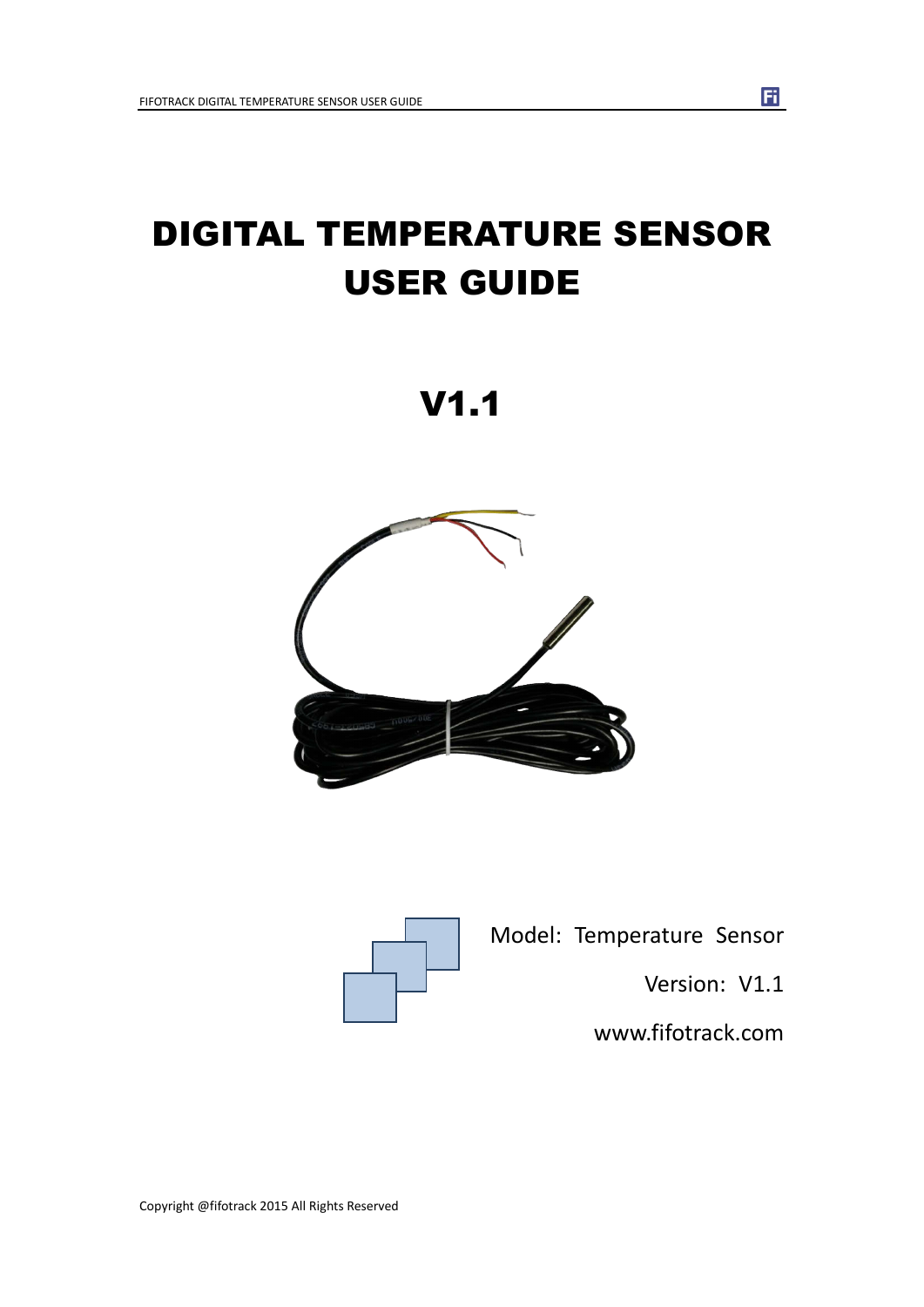### **Copyright and Disclaimer**

- All copyrights belong to Shenzhen fifotrack Solution Co., Ltd. You are not allowed to revise, copy or spread this file in any form without consent of fifotrack.
- $\odot$   $\Box$  is trademark of fifotrack, protected by law.
- Please read this user guide carefully before installation to avoid any possible personal injury or property loss.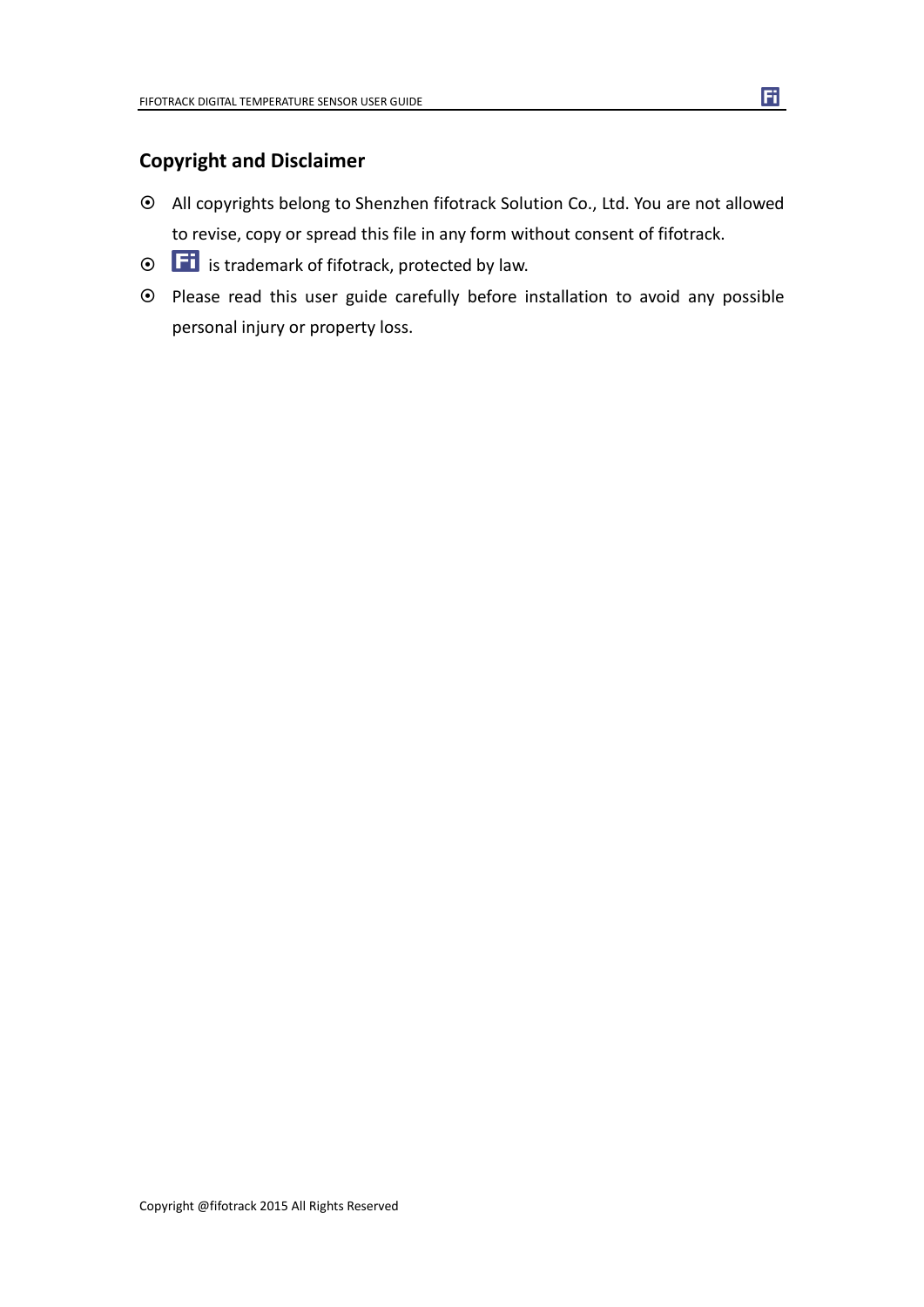## **Document History**

<span id="page-2-0"></span>

| Version | <b>Revision Date</b> | Author  | Detail          |
|---------|----------------------|---------|-----------------|
| V1.1    | July 21, 2016        | Vito Hu | Initial Version |
|         |                      |         |                 |

Copyright @fifotrack 2015 All Rights Reserved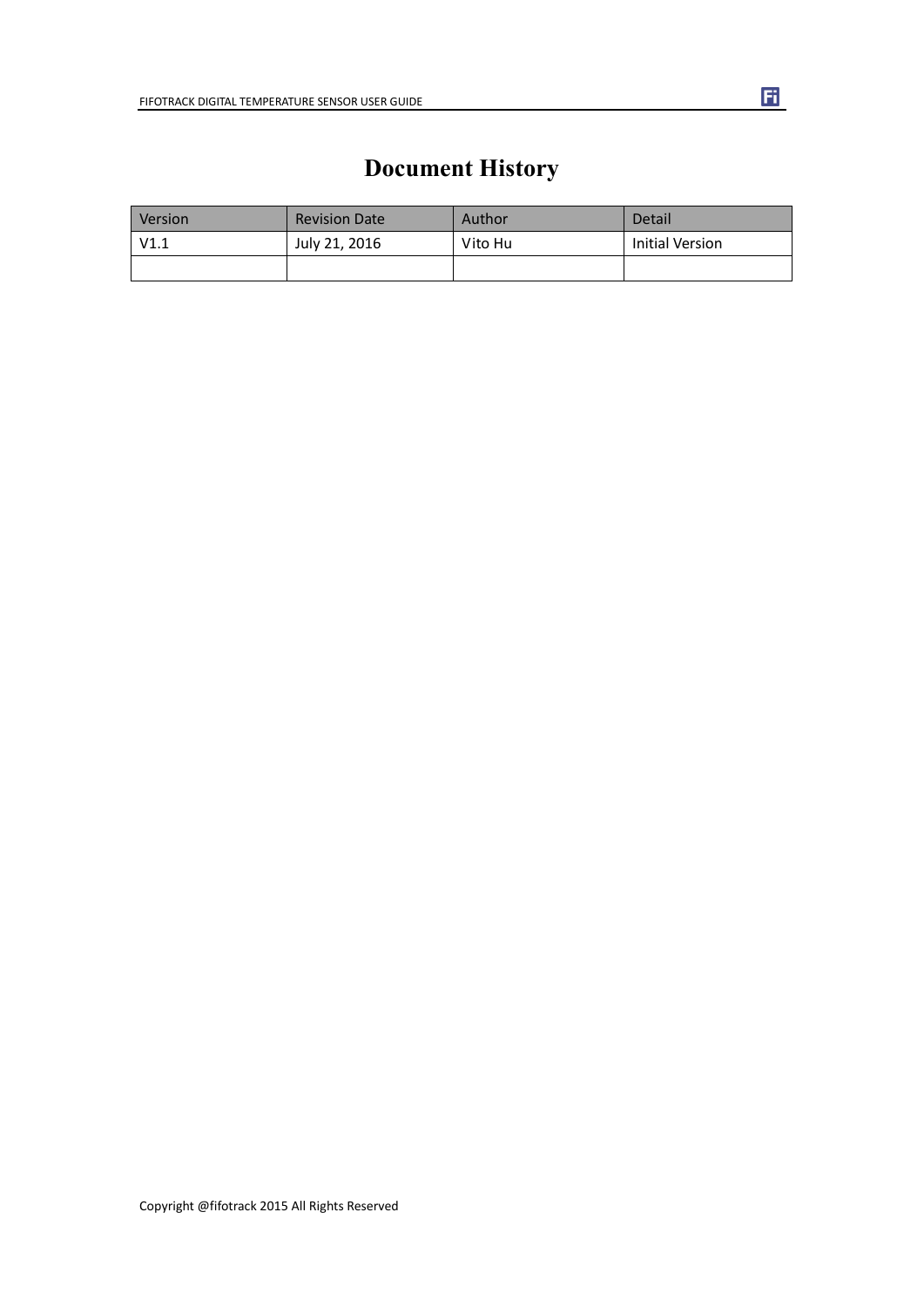### **Contents**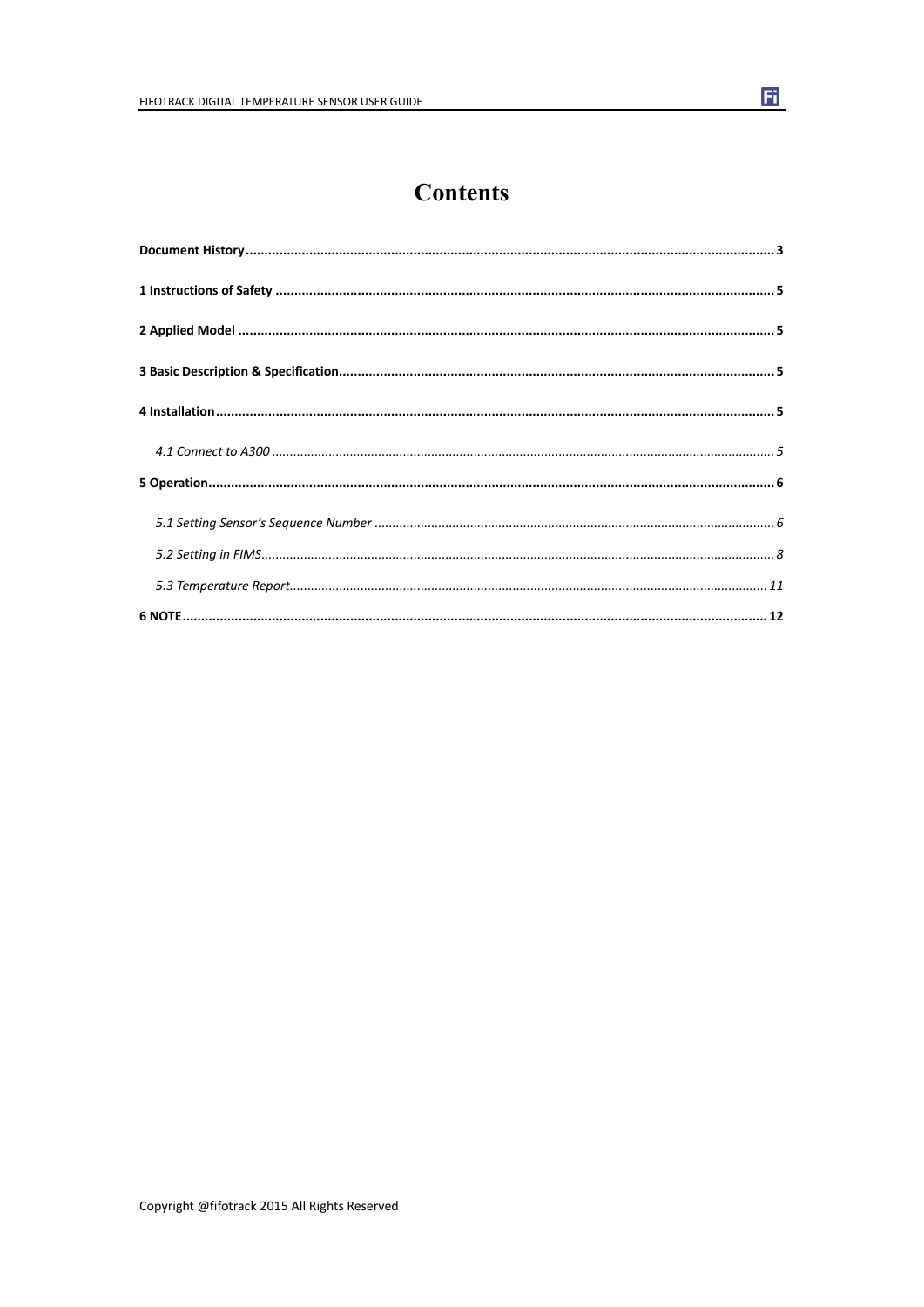### <span id="page-4-0"></span>**1 Instructions of Safety**

This chapter contains information on how to operate sensor and device safely. By following these requirements and recommendations, you will avoid dangerous situations. Please read these instructions fully and follow them strictly before operating the tracker!

Before using, please make sure the tracker has been configured well and LED lights are visible in working status.

When connecting sensor's cables to the vehicle, please power off the vehicle.

### **2 Applied Model**

Digital temperature sensor (hereinafter to be referred as "sensor") is connected to tracker via 1-wire bus, it is applied for:

 $\odot$  A300

### **3 Basic Description & Specification**

- Measure temperature from -55°C ~ +125°C (-67°F ~ +257°F)
- $\odot$  Accuracy: ±0.5°C from -10°C ~ +85°C
- Cable length: 5m
- Protection rank: IP66

### **4 Installation**

#### **4.1 Connect to A300**

| <b>Sensor Cable</b> | A300 Cable               |
|---------------------|--------------------------|
| <b>Red cable</b>    | <b>Orange cable/DC5V</b> |
| <b>Black cable</b>  | <b>Black cable/GND</b>   |
| Yellow cable        | <b>Brown cable/iBtn</b>  |

#### **NOTE:**

 When using multiple sensors, connect sensors together pin-pin, and then connect to A300 according to the table above.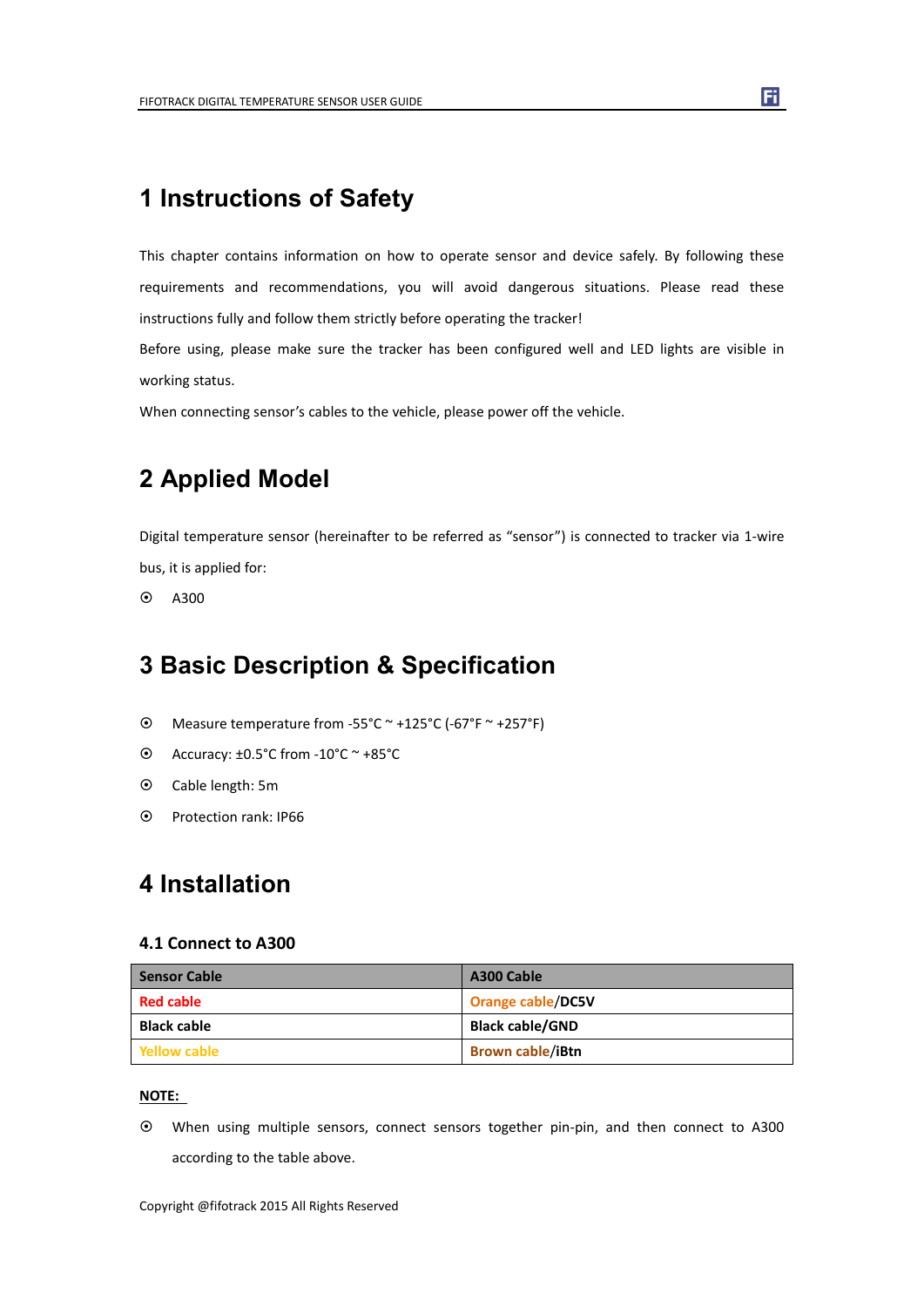$\odot$  Wrap over the naked joints with electrical tape after connection.

<span id="page-5-0"></span>

### **5 Operation**

Tracker supports single sensor or multiple sensor according to actual need.

After connect sensor(s) to tracker, power on tracker with external supply, tracker will read sensors'

data automatically. The following steps are used to set sensor parameters on tracker and FIMS.

- Setting sensor's sequence number on tracker
- $\odot$  Setting sensor definition on FIMS

According to the number of sensors, there are some difference between single sensor and multiple sensors usage.

#### **5.1 Setting Sensor's Sequence Number**

When using single sensor, this step can be omitted, tracker set #1 to the connected sensor automatically.

When using multiple sensors, follow below steps to set/retrieve all sensor's sequence number, if they are put in variable environment.

- a) Connect sensor-A to tracker. (NOTE: only one sensor)
- b) Use the following SMS command to retrieve the sequence number if it has been set, or automatically set a number for new sensor. The reply of the command indicates sensor's number.

Copyright @fifotrack 2015 All Rights Reserved SMS command: 000000,B37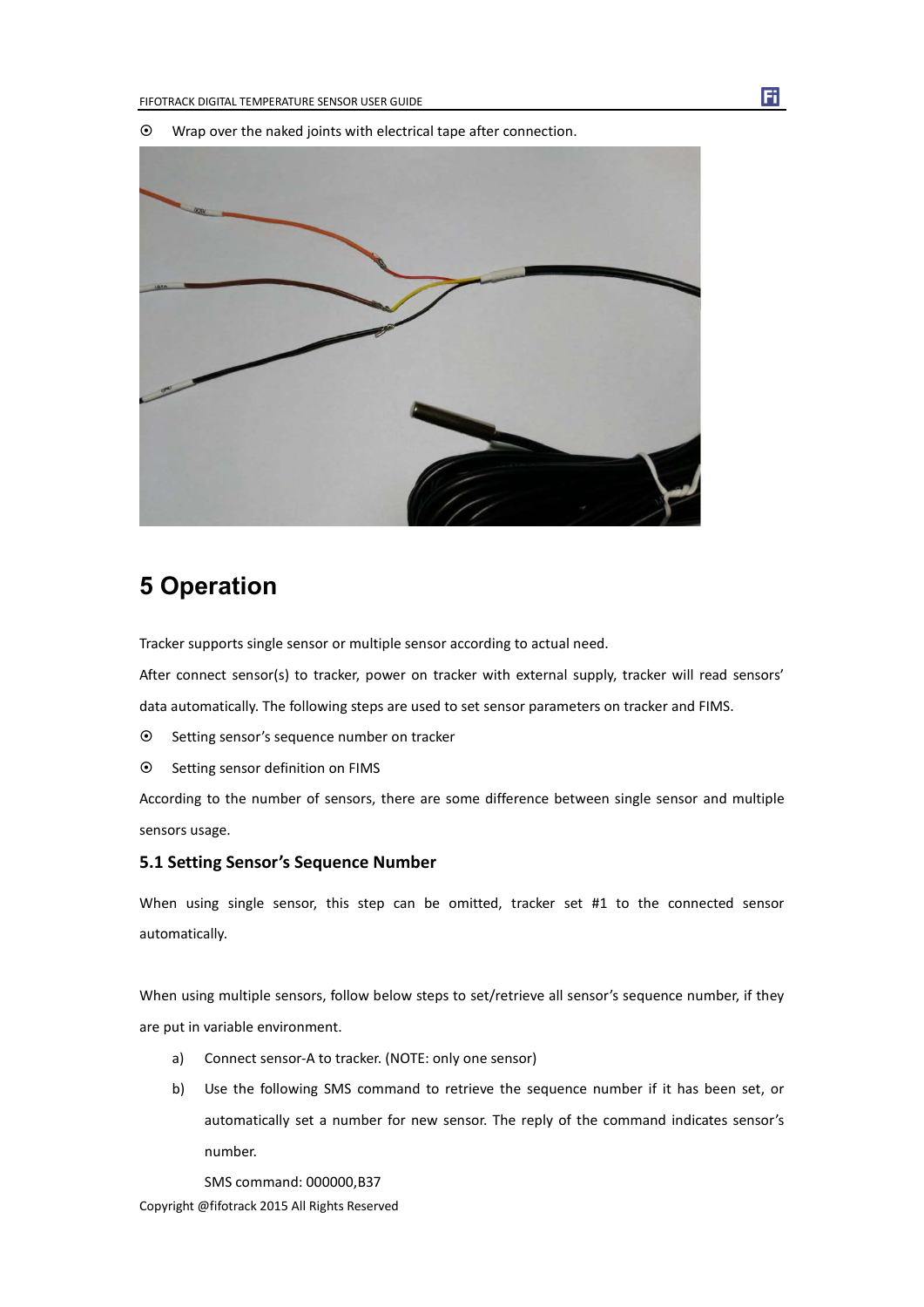Reply: B37,< t\_sensor\_sn>, while *t\_sensor\_sn* is sensor's sequence number

- c) Mark the set sequence number to the sensor, disconnect sensor-A; Connect sensor-B to tracker, using step-b to set sensor-B sequence number.
- d) Repeat step-b and step-c to set other sensors sequence number.
- e) After all sequence number are set, connect sensors together pin-pin, and then connect to tracker, refer to chapter-4 for connection details.
- f) Refer to the following figure for sensor's sequence number setting/retrieving.

| 下午3:36                                                                                                                              | $\widehat{\mathbb{R}}$ $\blacksquare$ 54% |
|-------------------------------------------------------------------------------------------------------------------------------------|-------------------------------------------|
| $\leftarrow$ +8615816875021<br>广东深圳                                                                                                 |                                           |
| 短信/彩信<br>7-22 15:28                                                                                                                 |                                           |
| 2016-07-22 07:28:02, 0km/h,<br>Connected, A, EXPW: ON, http://<br>maps.google.com/maps?<br>f=q&hl=en&q=loc:<br>22.547093,114.079500 |                                           |
| 送达                                                                                                                                  | 000000,B37                                |
| B37,1<br>Set sensor-A number: #1                                                                                                    |                                           |
| 送达                                                                                                                                  | 000000,B37                                |
| B37,2<br>Set sensor-B number: #2                                                                                                    |                                           |

g) After all sensor(s) connected and set, use the following SMS command to verify connection. SMS command: 000000,B40 Reply: B40,<tsensor1\_temp| tsensor2\_temp|….|tsensorN\_temp>, while *tsensor[1,N]\_temp* is the temperature of all sensors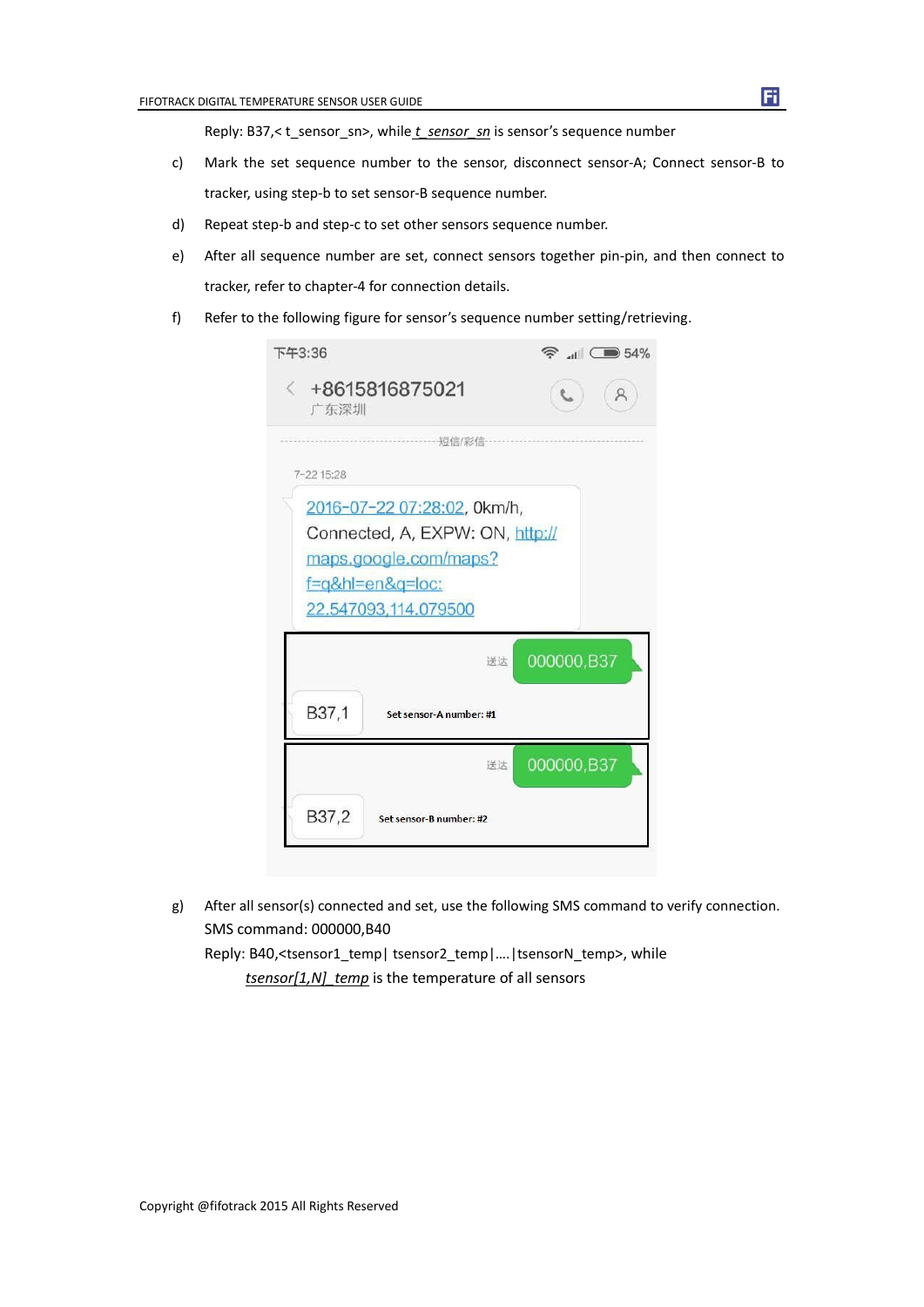<span id="page-7-0"></span>

| 下午3:38                                                                                                                              | $\widehat{\mathbb{R}}$ at $\widehat{\mathbb{R}}$ 53% |
|-------------------------------------------------------------------------------------------------------------------------------------|------------------------------------------------------|
| $\leq$ +8615816875021<br>广东深圳                                                                                                       |                                                      |
| 短信/彩信                                                                                                                               |                                                      |
| 7-22 15:28                                                                                                                          |                                                      |
| 2016-07-22 07:28:02, 0km/h,<br>Connected, A, EXPW: ON, http://<br>maps.google.com/maps?<br>f=q&hl=en&q=loc:<br>22.547093.114.079500 |                                                      |
|                                                                                                                                     | 000000,B37<br>送达                                     |
| B37,1                                                                                                                               |                                                      |
|                                                                                                                                     | 000000,B37<br>送达                                     |
| B37,2                                                                                                                               |                                                      |
|                                                                                                                                     | 000000,B40<br>送达                                     |
| B40,25.62 25.75                                                                                                                     | Retrieve all sensors' temperature                    |

固

#### **5.2 Setting on FIMS**

Login FIMS, select target tracker->Edit->Sensors->Add,



Copyright @fifotrack 2015 All Rights Reserved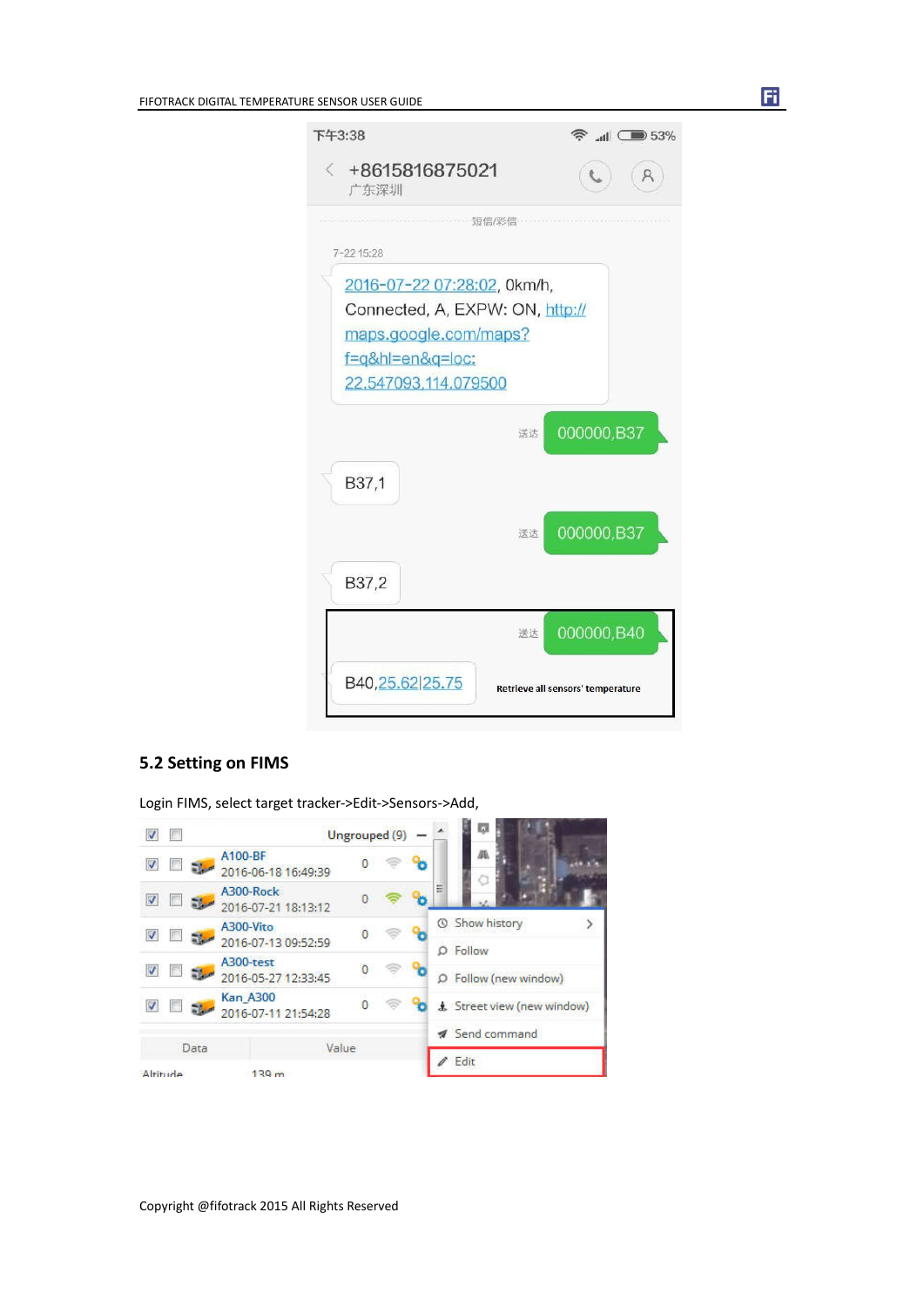|      | Edit object               |               |                |         |           |    | $\times$ |
|------|---------------------------|---------------|----------------|---------|-----------|----|----------|
| Main | Fuel consumption Accuracy |               | Sensors        | Service |           |    |          |
|      | Name $\land$              |               | Type           |         | Parameter |    |          |
| ACC  |                           |               | Ignition (ACC) |         | di1       | ↗≡ |          |
|      |                           |               |                |         |           |    |          |
|      |                           |               |                |         |           |    |          |
|      |                           |               |                |         |           |    |          |
|      |                           |               |                |         |           |    |          |
|      |                           |               |                |         |           |    |          |
|      |                           |               |                |         |           |    |          |
|      |                           |               |                |         |           |    |          |
|      |                           |               |                |         |           |    |          |
|      |                           |               |                |         |           |    |          |
|      |                           |               |                |         |           |    |          |
|      | 0 0 0                     |               |                |         |           |    |          |
|      |                           | <b>■ Save</b> | X Cancel       |         |           |    |          |

At "Sensor Properties" dialog, set parameters as below:

#### **Sensor**

- Name: Input self-define string
- Type: Select "Temperature"
- Parameters: Select "Tempx"
	- If single sensor is using, "Temp1" is shown in the "Parameters" box
	- If multiple sensors are using, "Tempx" corresponds to #x sensor's temperature, while 'x' is the sequence number of sensor set/retrieved by B37 command.
- $\odot$  Show in popup: selected

#### **Result**

- Type: Select "Value"
- Units of measurement: self-define, the unit of sensor is °C.
- Formula: should be "x"

Copyright @fifotrack 2015 All Rights Reserved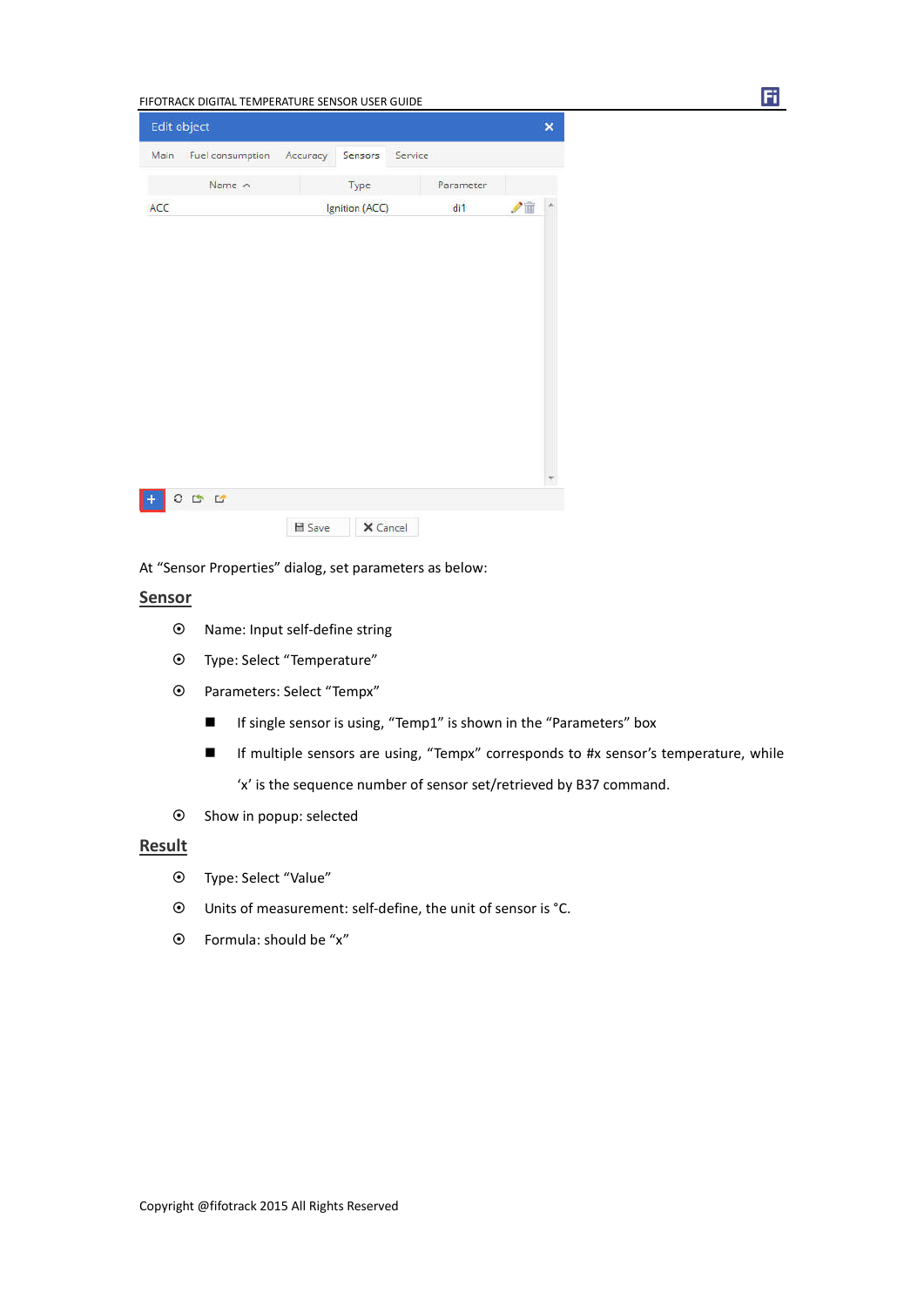| Sensor properties           |                                   |                                 |                        |   |         |
|-----------------------------|-----------------------------------|---------------------------------|------------------------|---|---------|
| Sensor                      |                                   | Calibration                     |                        |   |         |
| Name                        | t-sensor-1                        | $\bar{\mathsf{x}}$              |                        | Ÿ |         |
| Type                        | Temperature                       | ×                               |                        |   |         |
| Parameter                   | temp1                             | $\overline{\phantom{0}}$        |                        |   |         |
| Show in popup               | cellid                            | ۸                               |                        |   |         |
| Result                      | di0<br>di1                        |                                 |                        |   |         |
|                             | di2                               |                                 |                        |   |         |
| Type                        | di3<br>diA                        |                                 |                        |   |         |
| Units of measurement        | di5                               |                                 |                        |   |         |
| If sensor "1" (text)        | di6<br>di7                        | temp1: temperature of #1 sensor |                        |   |         |
| If sensor "0" (text)        | do0                               | temp2: temperature of #2 sensor |                        |   |         |
| Formula                     | dof<br>do2                        | eic.<br>E                       |                        |   |         |
| Lowest value                | do3                               |                                 |                        |   |         |
| <b>Highest value</b>        | engh<br>lac                       |                                 | Ÿ                      |   | $+$ Add |
|                             | mcc.                              |                                 |                        |   |         |
|                             |                                   |                                 |                        |   |         |
|                             | mnc                               | Cancel                          |                        |   |         |
|                             | odo<br>temp1<br>temp <sub>2</sub> | Cancel                          |                        |   |         |
| Sensor properties<br>Sensor |                                   | Calibration                     |                        |   |         |
|                             |                                   |                                 |                        |   |         |
| Name                        | t-sensor-1                        | X                               |                        |   |         |
| Type                        | Temperature                       | $\overline{\phantom{a}}$        |                        |   |         |
| Parameter                   | temp1                             | $\overline{\phantom{0}}$        |                        |   |         |
| Show in popup               | $\overline{v}$                    |                                 |                        |   |         |
| Result                      |                                   |                                 |                        |   |         |
| Type                        | Value                             | $\overline{\phantom{a}}$        |                        |   |         |
| Units of measurement        | Cels                              |                                 | Unit: self-define      |   |         |
| If sensor "1" (text)        |                                   |                                 |                        |   |         |
| If sensor "0" (text)        |                                   |                                 |                        |   |         |
| Formula                     |                                   |                                 |                        |   |         |
| Lowest value                | $\boldsymbol{\mathsf{x}}$         |                                 | Formula: should be "X" |   |         |
|                             |                                   |                                 |                        |   |         |
|                             |                                   |                                 |                        |   |         |
|                             |                                   |                                 |                        |   |         |

Fi

Click "Save", all sensors' temperature will be display at "Object page", as below: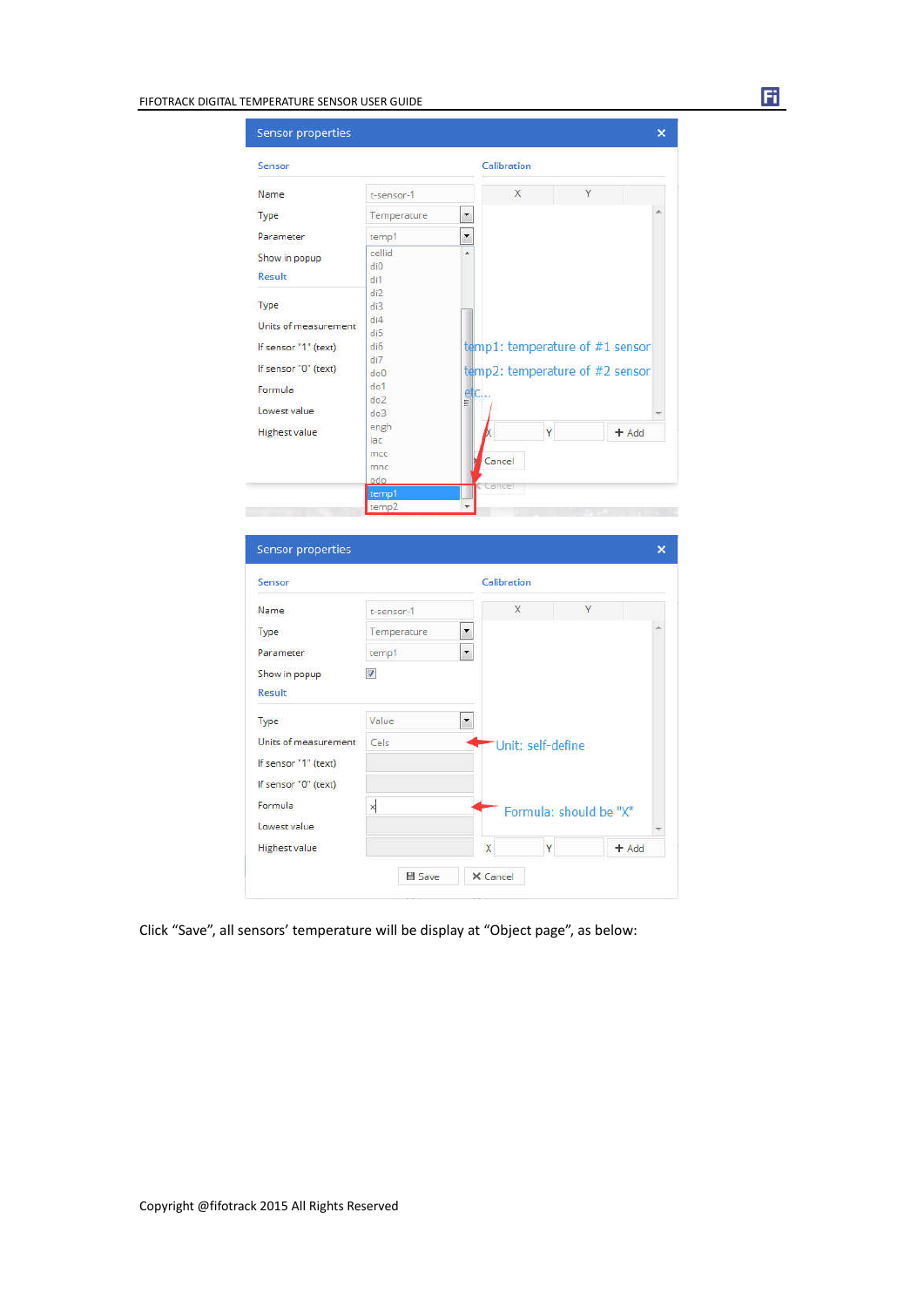<span id="page-10-0"></span>

| æ.              | Ω                           |                                      |                 |                     | Object                    |               |   | kph 2 |  |  |
|-----------------|-----------------------------|--------------------------------------|-----------------|---------------------|---------------------------|---------------|---|-------|--|--|
|                 | $\mathcal{I}$ $\mathcal{I}$ |                                      |                 |                     |                           | Ungrouped (9) |   |       |  |  |
|                 | $V = \mathcal{R}$           |                                      | A100-BF         |                     | 2016-06-18 16:49:39       |               | ō |       |  |  |
|                 |                             | $\overline{v}$ $\Box$ $\overline{v}$ |                 | A300-Rock           | 2016-07-21 18:06:10       |               | n |       |  |  |
|                 |                             | $\sqrt{2}$ $\sqrt{2}$                | A300-Vito       |                     | 2016-07-13 09:52:59       |               | n |       |  |  |
|                 | <b>V</b>                    |                                      | A300-test       |                     | 2016-05-27 12:33:45       |               | 0 |       |  |  |
|                 | $\sqrt{2}$ $\sqrt{2}$       |                                      | <b>Kan A300</b> |                     | 2016-07-11 21:54:28       |               | ō |       |  |  |
|                 |                             | Data                                 |                 |                     |                           | Value         |   |       |  |  |
| Altitude        |                             |                                      |                 | 163 <sub>m</sub>    |                           |               |   |       |  |  |
| Angle           |                             |                                      |                 | 121 <sup>o</sup>    |                           |               |   |       |  |  |
|                 |                             | Nearest zone                         |                 |                     | HQ-shennan-road (0.09 km) |               |   |       |  |  |
|                 | Odometer                    |                                      |                 | 56 km               |                           |               |   |       |  |  |
|                 | Position                    |                                      |                 |                     | 22.546700 °, 114.079546 ° |               |   |       |  |  |
| Time (position) |                             |                                      |                 | 2016-07-21 18:06:10 |                           |               |   |       |  |  |
| Time (server)   |                             |                                      |                 | 2016-07-21 18:06:12 |                           |               |   |       |  |  |
|                 | t-sensor-1                  |                                      |                 | 25.62 Cels          |                           |               |   |       |  |  |
|                 | t-sensor-2                  |                                      |                 | 25.62 Cels          |                           |               |   |       |  |  |

#### **5.3 Temperature Report**

FIMS supports one type of temperature report:

#### Temperature graph

Export "temperature graph" as below:



Ħ